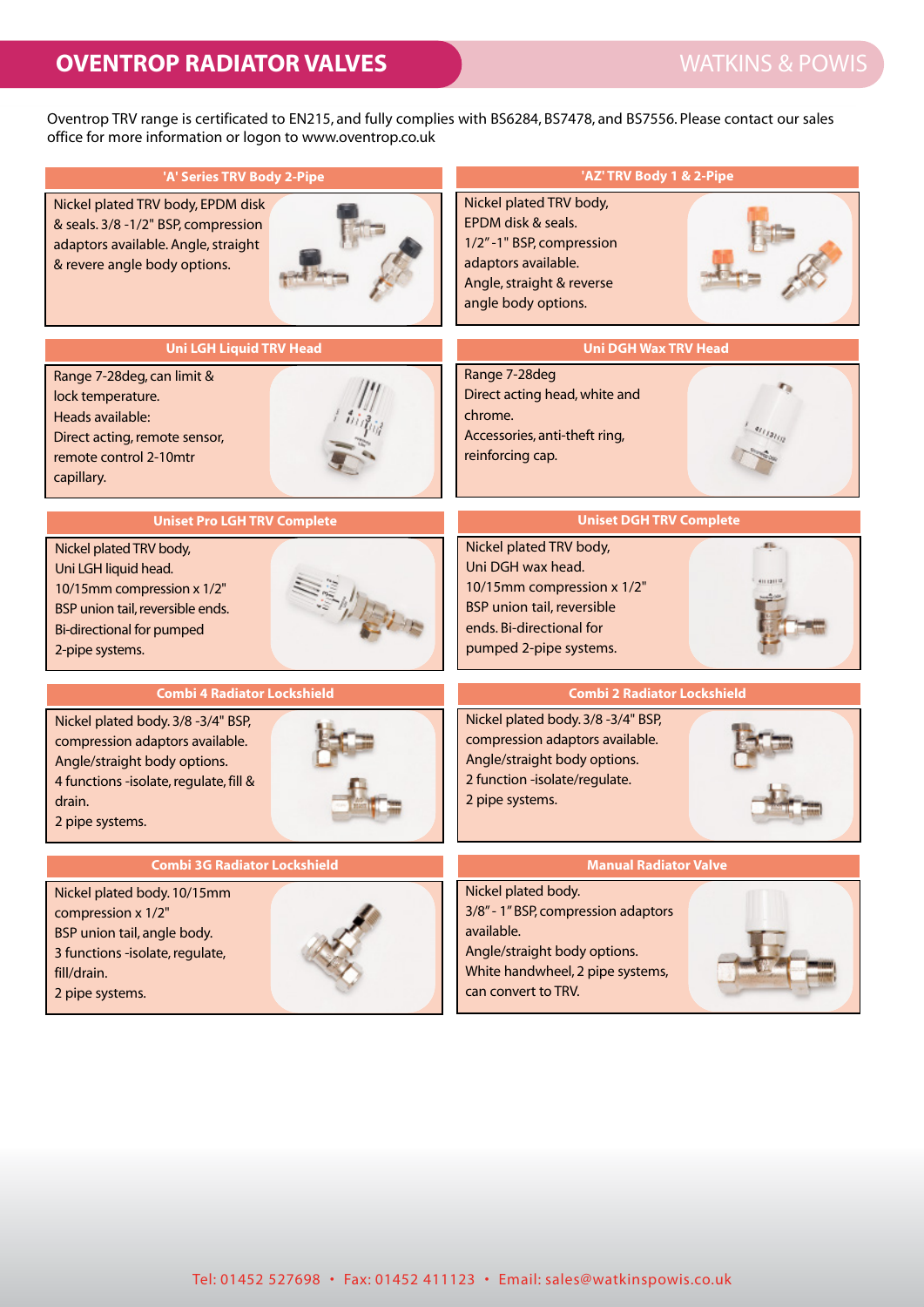## Optibal DZR Ball Valves BSP/Compression Ends.

|              | <b>BSP LEVER</b>     | <b>EXT LEVER</b>   | <b>LOCKSHIELD</b> |                  | <b>COMP LEVER</b>     | <b>EXT LEVER</b> |
|--------------|----------------------|--------------------|-------------------|------------------|-----------------------|------------------|
| <b>SIZE</b>  | 107.90               | 107.91             | 107.92            | <b>SIZE</b>      | 107.95                | 107.97           |
| 1/2          | OVBALL15             | OVBALLEXT15        | <b>OVBALLLS15</b> | 15mm             | OVBALLC15             | OVBALLCEXT15     |
| 3/4          | OVBALL 20            | OVBALL EXT20       | OVBALLI S20       | 22mm             | OVBALIC <sub>22</sub> | OVBALL CEXT22    |
| $\mathbf{1}$ | OVBALL <sub>25</sub> | <b>OVBALLEXT25</b> | <b>OVBALLLS25</b> | 28mm             | OVBALLC28             | OVBALLCEXT28     |
| 11/4         | OVBALL32             | OVBALLEXT32        | OVBALLLS32        | 35 <sub>mm</sub> | OVBALLC35             | OVBALLCEXT35     |
| 11/2         | OVBALL40             | OVBALLEXT40        | OVBALLLS40        | 42mm             | OVBALLC42             | OVBALLCEXT42     |
| 2            | OVBALL50             | OVBALLEXT50        | OVBALLLS50        | 54mm             | OVBALLC54             | OVBALLCEXT54     |

## Gate Valves EN12288 BSP Ends

|             | <b>BSP BRASS GATE VALVE</b> |            | <b>BSP DZR GATE VALVE</b> |            |  |
|-------------|-----------------------------|------------|---------------------------|------------|--|
| <b>SIZE</b> | 104.11 L/S                  | 104.10 W/H | 104.31 L/S                | 104.30 W/H |  |
| 1/2         | OVGATE <sub>11</sub>        | OVGATE01   | OVGATE21                  | OVGATE31   |  |
| 3/4         | OVGATE <sub>12</sub>        | OVGATE02   | OVGATE <sub>22</sub>      | OVGATE32   |  |
|             | OVGATE <sub>13</sub>        | OVGATE03   | OVGATE <sub>23</sub>      | OVGATE33   |  |
| 11/4        | OVGATE <sub>14</sub>        | OVGATE04   | OVGATE <sub>24</sub>      | OVGATE34   |  |
| 11/2        | OVGATE <sub>15</sub>        | OVGATE05   | OVGATE <sub>25</sub>      | OVGATE35   |  |
|             | OVGATE16                    | OVGATE06   | OVGATE26                  | OVGATE36   |  |

## Bronze Valves BSP Ends, PN16 Rated

|             | <b>SWING CHECK</b> | <b>STRAINER</b> | DOC L/S | <b>DRAIN COCK</b>   | <b>LEVER DOC</b>    |
|-------------|--------------------|-----------------|---------|---------------------|---------------------|
| <b>SIZE</b> | 107.5              | 112.00          | 103.35  | 103.33              | 103.20              |
| 1/2         | OVNRV005           | OVSTRB015       | OVDOC01 | OVDOC <sub>02</sub> | OVDOV <sub>05</sub> |
| 3/4         | OVNRV006           | OVSTRB020       | $\ast$  | OVDOC03             | OVDOV <sub>05</sub> |
|             | OVNRV007           | OVSTRB025       | $\ast$  | OVDOC04             | $\ast$              |
| 11/4        | OVNRV008           | OVSTRB032       | $\ast$  | ⋇                   | ⋇                   |
| 11/2        | OVNRV009           | OVSTRB040       | $\ast$  | $*$                 | $*$                 |
| 2           | OVNRV010           | OVSTRB050       | $\ast$  | $\ast$              | ∗                   |

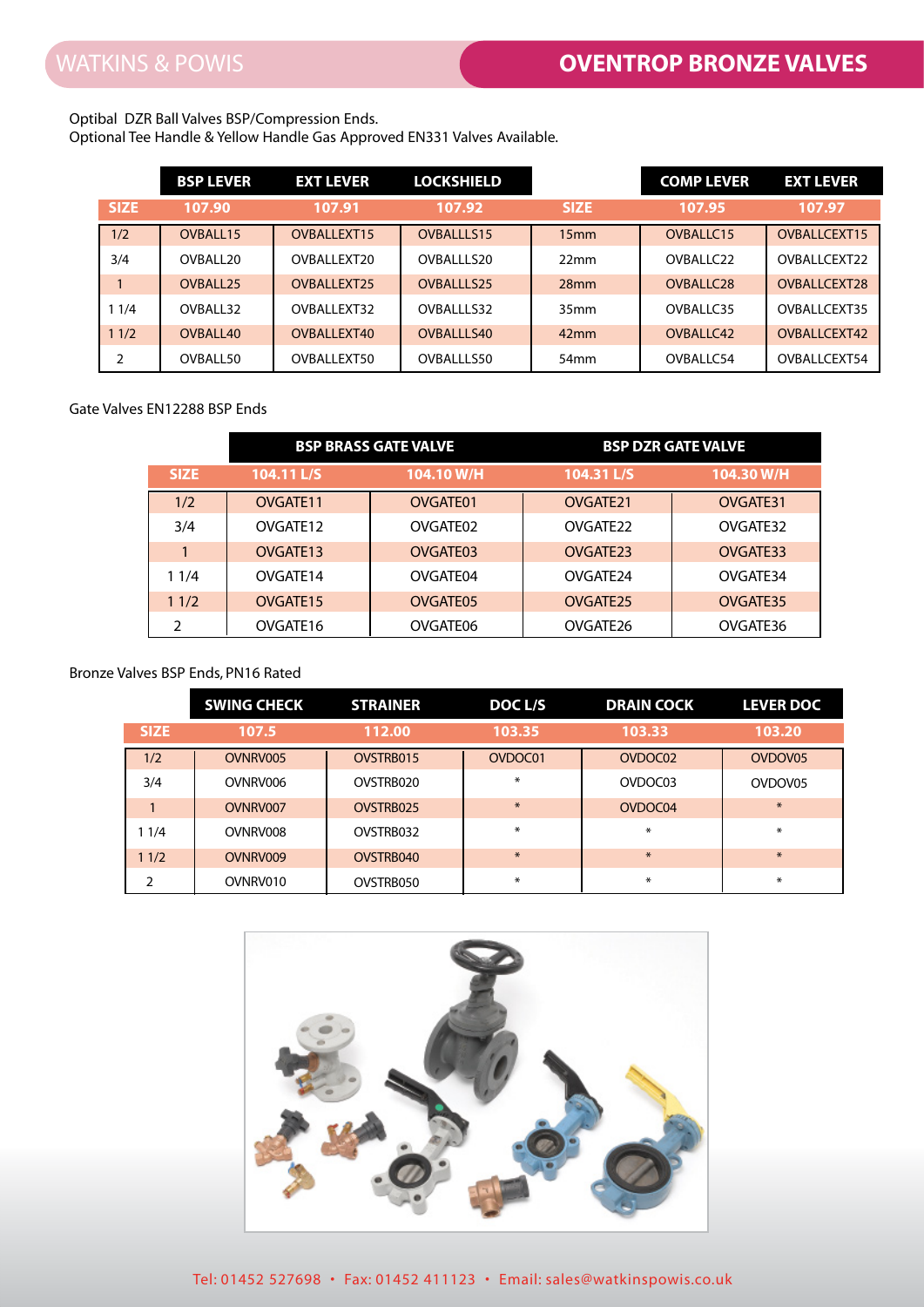Bronze Hydrocontrol Double Regulating & Commissioning Valves Bronze Low/Medium Flow Double Regulating Valves. BSP/Compression & Press Fit Ends All Available

|             | <b>DRV</b>        | <b>M/STATION</b>  | <b>FIXED ORIFICE DRV</b> |               | <b>COMMISSIONING VALVES</b> |            |
|-------------|-------------------|-------------------|--------------------------|---------------|-----------------------------|------------|
| <b>SIZE</b> | <b>FIG.106.01</b> | <b>FIG.106.06</b> | <b>FIG.106.02</b>        | <b>FIG No</b> | $15mm-1/2$                  | $22mm-3/4$ |
| 1/2         | OV10601015        | OV10606015        | OV10602015               | FIG. 106.11   | OV10611015                  | $\star$    |
| 3/4         | OV10601020        | OV10606020        | OV10602020               | FIG.106.09L   | OV10609015L                 | $\star$    |
|             | OV10601025        | OV10606025        | OV10602025               | FIG.106.09M   | OV10609015M                 | $\star$    |
| 1/4         | OV10601032        | OV10606032        | OV10602025               | FIG.106.06L   | OV10606015L                 | $\star$    |
| 1/2         | OV10601040        | OV10606040        | OV10602040               |               |                             |            |
| 2           | OV10601050        | OV10606050        | OV10602050               |               |                             |            |

Hydrocontrol Cast Iron Commissioning Valves Flanged PN16

|                   | <b>COMM STATION</b>  | <b>VARIABLE DRV</b>  | <b>COMM SET</b>   | <b>DRV BFLY</b>   |
|-------------------|----------------------|----------------------|-------------------|-------------------|
| <b>SIZE</b>       | <b>FIG.106.07</b>    | <b>FIG.106.26</b>    | <b>FIG.106.28</b> | <b>FIG.104.85</b> |
| 65mm              | OVCOM065             | OVDRV065             | OVCOMSET065       | OVDRVBF065        |
| 80 <sub>mm</sub>  | OVCOM080             | OVDRV080             | OVCOMSET080       | OVDRVBF080        |
| 100 <sub>mm</sub> | OVCOM <sub>100</sub> | OVDRV100             | OVCOMSET100       | OVDRVBE100        |
| $125$ mm          | OVCOM <sub>125</sub> | OVDRV125             | OVCOMSET125       | OVDRVBF125        |
| 150 <sub>mm</sub> | OVCOM <sub>150</sub> | OVDRV150             | OVCOMSET150       | OVDRVBF150        |
| 200 <sub>mm</sub> | OVCOM <sub>200</sub> | OVDRV <sub>200</sub> | OVCOMSET200       | ⋇                 |
| 250 <sub>mm</sub> | OVCOM250             | OVDRV250             | OVCOMSET250       | $\ast$            |
| 300 <sub>mm</sub> | OVCOM300             | OVDRV300             | OVCOMSET300       | $\ast$            |

Oventrop Offer A Wide Range Of Automatic Flow Regulating Valves In Bronze & Cast Iron. Please Refer To Their Full Product Catalogue.